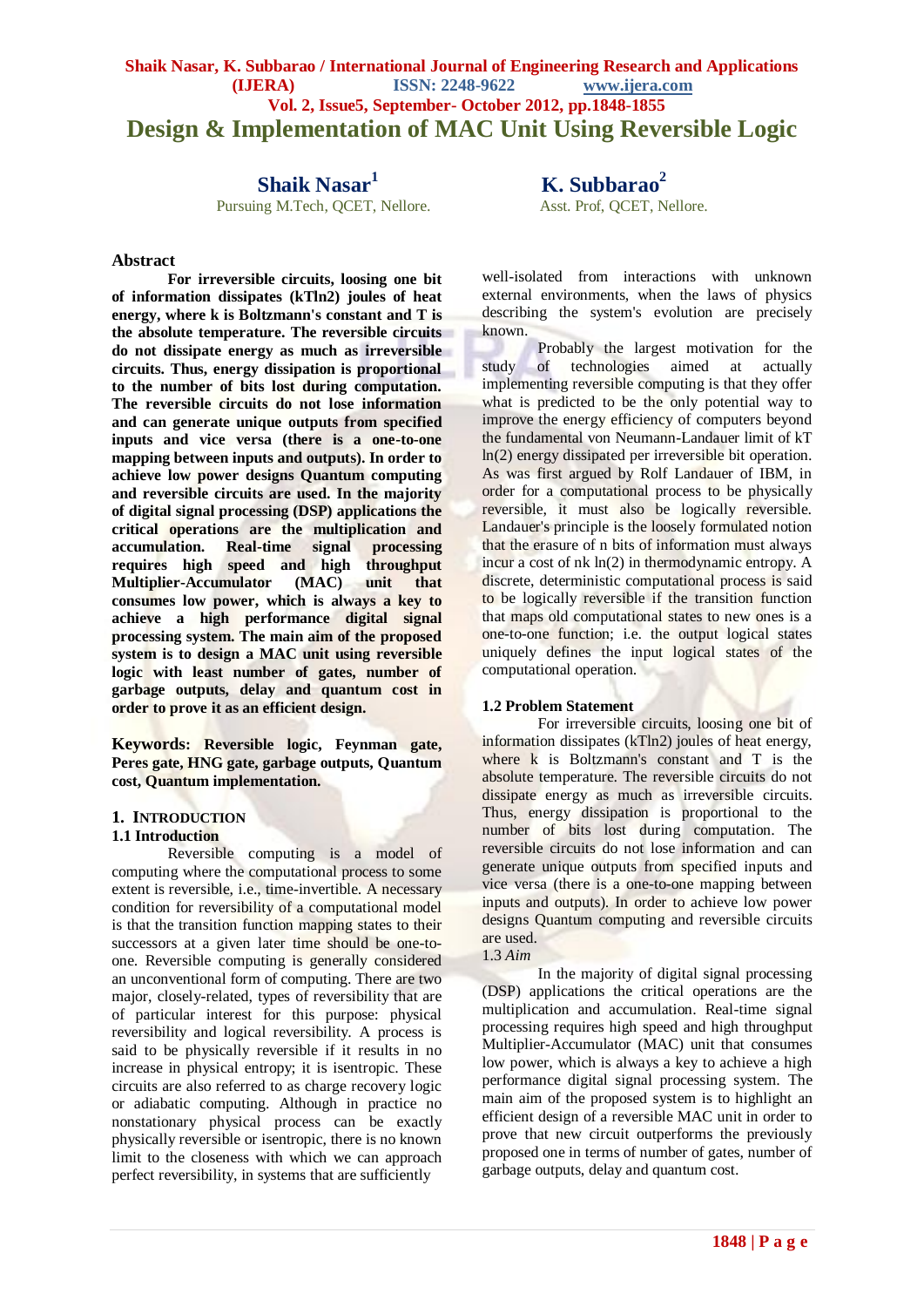### **Shaik Nasar, K. Subbarao / International Journal of Engineering Research and Applications (IJERA) ISSN: 2248-9622 www.ijera.com Vol. 2, Issue5, September- October 2012, pp.1848-1855**

## **1.4 Proposed System**

A MAC unit is used to perform the multiplication and accumulation operations together to avoid unnecessary overhead on the processor in terms of processing time and the on-chip memory requirements. For example, in digital signal processing, FFT ( Fast Fourier Transform) is most widely used where number of multiplications and additions should be performed simultaneously. The following expression represents a Fast Fourier Transform.

$$
X(k) = \sum_{n=0}^{N-1} x(n) W_N^{k n}, \qquad 0 \le k \le N-1
$$
  

$$
W_N = e^{-j2\pi/N}
$$

Most of the power consumption occurs during this data manipulation. Therefore to minimize the power consumption this block should be replaced by a Reversible MAC unit.

For efficient designing of a reversible circuit several criteria are needed to be considered: Minimize the number of gates as possible.

Minimize the quantum cost of the circuit.

Total number of garbage outputs and usage of constant inputs should be minimized. By maintaining the above parameters and observing the previous design, we have proposed a novel Reversible MAC unit.

The proposed MAC unit is a 4-bit Multiplier along with a 8-bit adder and a 9-bit accumulator Register which uses Feynman Gates for producing fan outs, HNG gates as adders and Peres gates for producing the partial products.

#### *2.* **THEORETICAL OUTLINE**

Reversible computing was started when the basis of thermodynamics of information processing was shown that conventional irreversible circuits unavoidably generate heat because of losses of information during the computation. The different physical phenomena can be exploited to construct reversible circuits avoiding the energy losses. One of the most attractive architecture requirements is to build energy lossless small and fast quantum computers. Most of the gates used in digital design are not reversible for example NAND, OR and EXOR gates. A Reversible circuit/gate can generate unique output vector from each input vector, and vice versa, i.e., there is a one to one correspondence between the input and output vectors. Thus, the number of outputs in a reversible gate or circuit has the same as the number of inputs, and commonly used traditional NOT gate is the only reversible gate. Each Reversible gate has a cost associated with it called Quantum cost. The Quantum cost of a Reversible gate is the number of 2\*2 Reversible gates or Quantum logic gates required in designing. One of the most important features of a Reversible gate is its garbage output i.e., every input of the gate

which is not used as input to other gate or as a primary output is called garbage output.

In digital design energy loss is considered as an important performance parameter. Part of the energy dissipation is related to non-ideality of switches and materials. Higher levels of integration and new fabrication processes have dramatically reduced the heat loss over the last decades. The power dissipation in a circuit can be reduced by the use of Reversible logic. Landauer's principle states that irreversible computations generates heat of (KTln2) for every bit of information lost, where K is Boltzmann's constant and T the absolute temperature at which the computation performed. Bennett showed that if a computation is carried out in Reversible logic zero energy dissipation is possible, as the amount of energy dissipated in a system is directly related to the number of bits erased during computation. The design that does not result in information loss is irreversible. A set of reversible gates are needed to design reversible circuit. Several such gates are proposed over the past decades. Arithmetic circuits such as Adders, Subtractors, Multipliers and Dividers are the essential blocks of a Computing system. Dedicated Adder/Subtractor circuits are required in a number of Digital Signal Processing applications. Several designs for binary Adders and Subtractors are investigated based on Reversible logic. Minimization of the number of Reversible gates, Quantum cost and garbage inputs/outputs are the focus of research in Reversible logic.

#### **2.1 Reversible Gates**

The simplest Reversible gate is NOT gate and is a 1\*1 gate. Controlled NOT (CNOT) gate is an example for a 2\*2 gate. There are many 3\*3 Reversible gates such as F, TG, PG and TR gate. The Quantum Cost of 1\*1 Reversible gates is zero, and Quantum Cost of 2\*2 Reversible gates is one. Any Reversible gate is realized by using 1\*1 NOT gates and  $2*2$  Reversible gates, such as  $V$ ,  $V + (V)$  is square root of NOT gate and  $V+$  is its hermitian) and FG gate which is also known as CNOT gate. The V and V+ Quantum gates have the property given in the Equations 1, 2 and 3.

$$
V * V = NOT
$$
 (1)  

$$
V * V + = V + * V = I
$$
 (2)  

$$
V + * V + = NOT
$$
 (3)

The Quantum Cost of a Reversible gate is calculated by counting the number of V, V+ and CNOT gates. *2.1.1 NOT Gate*

The Reversible 1\*1 gate is NOT Gate with zero Quantum Cost is as shown in the Figure 1.

 $P = A<sup>1</sup>$  $\overline{\mathcal{A}}$ 

Figure1. NOT gate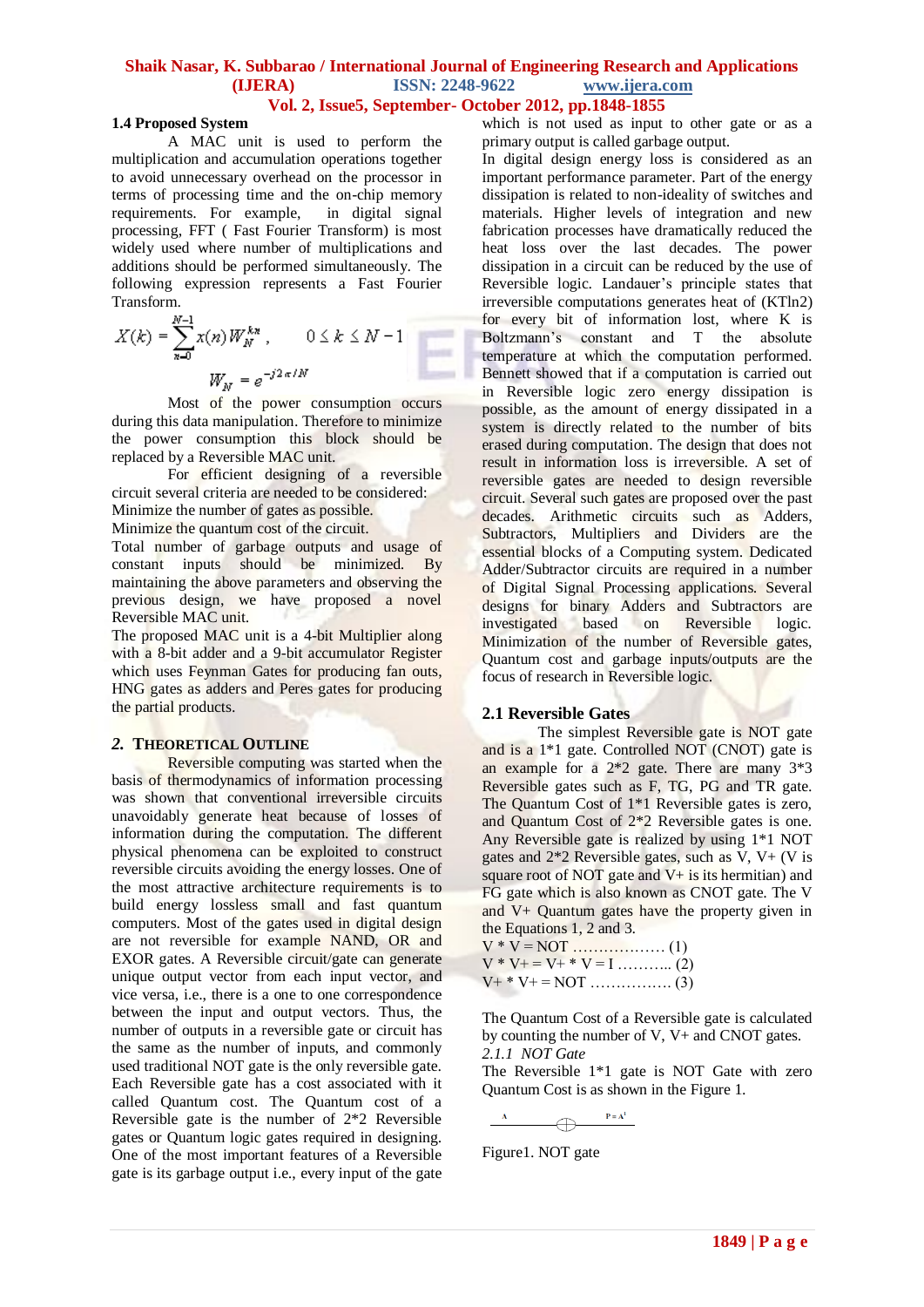## **Vol. 2, Issue5, September- October 2012, pp.1848-1855**

### **2.1.2 Feynman / CNOT Gate**

The Reversible 2\*2 gate with Quantum Cost of one having mapping input (A, B) to output  $(P = A, Q = A\AA B)$  is as shown in the Figure 2. Its Quantum implementation is as shown in Figure 3.

$$
\begin{array}{c}\nA \\
B\n\end{array}\n\qquad\n\begin{array}{c}\nF = A \\
Q = A \oplus B\n\end{array}
$$

Figure 2. Feynman gate /CNOT gate



Figure 3. Quantum implementation of Feynman/CNOT gate *2.1.3 Toffoli Gate*

The 3\*3 Reversible gate with three inputs and three outputs. The inputs (A, B, C) mapped to the outputs  $(P=A, Q=B, R=A, B\AA C)$  is as shown in the Figure 4.



Figure 4. Toffoli gate

Toffoli gate is one of the most popular Reversible gates and has Quantum Cost of 5. It requires 2V, 1 V+ and 2 CNOT gates. Its Quantum implementation is as shown in Figure 4.



Figure 5. Quantum implementation of Toffoli gate

#### **2.1.4 Peres Gate**

The three inputs and three outputs i.e.,  $3*3$ reversible gate having inputs (A, B, C) mapping to outputs ( $P = A$ ,  $Q = A\hat{A}B$ ,  $R = (A,B)\hat{A}C$ ). Since it requires 2 V+, 1 V and 1 CNOT gate, it has the Quantum cost of 4. The Peres gate and its Quantum implementation are as shown in the Figure 6 and 7 respectively.







Figure 7. Quantum implementation of Peres gate

#### **2.1.5 HNG Gate**

The HNG gate is shown in Fig below, where each output is annotated with the corresponding logic expression. For more information about reversible logic gates see. One of the prominent functionalities of the HNG gate is that it can work singly as a reversible full adder unit.

$$
\begin{array}{c}\nA \\
B \\
C \\
D\n\end{array}\n\qquad\n\begin{array}{c}\nP = A \\
Q = B \\
R = A \oplus B \oplus C \\
S = (A \oplus B).C \oplus AB \oplus D\n\end{array}
$$

Figure 8. Reversible HNG gate as a reversible full adder

If the input vector is  $(A, B, Cin, 0)$ , then the output vector P=A, Q=Cin, R=Sum, S=Cout

A  
\nB  
\n
$$
C_{in}
$$
\n
$$
C_{out} = (A \oplus B)C_{in}
$$
\n
$$
A \oplus B \oplus C_{in}
$$
\n
$$
C_{out} = (A \oplus B)C_{in} \oplus AB
$$

Figure 9. Reversible HNG gate as a reversible full adder

The Quantum cost of HNG gate is 6 with a time delay of 6.



Figure 10. Quantum implementation of HNG gate

### **3. IMPLEMENTATION OF MULTIPLIER AND ACCUMULATE (MAC) UNIT**

In the majority of digital signal processing (DSP) applications the critical operations usually involve many multiplications and/or accumulations. For real-time signal processing, a high speed and high throughput Multiplier-Accumulator (MAC) is always a key to achieve a high performance digital signal processing system. In the last few years, the main consideration of MAC design is to enhance its speed. This is because, speed and throughput rate is always the concern of digital signal processing system. Pipelined multiplier / accumulator architectures and circuit design techniques which are suitable for implementing high throughput signal processing algorithms and at the same time achieve low power consumption. A conventional MAC unit consists of (fast multiplier) multiplier and an accumulator that contains the sum of the previous consecutive products. The function of the MAC unit is given by the following equation:



Figure 11: Basic structure of MAC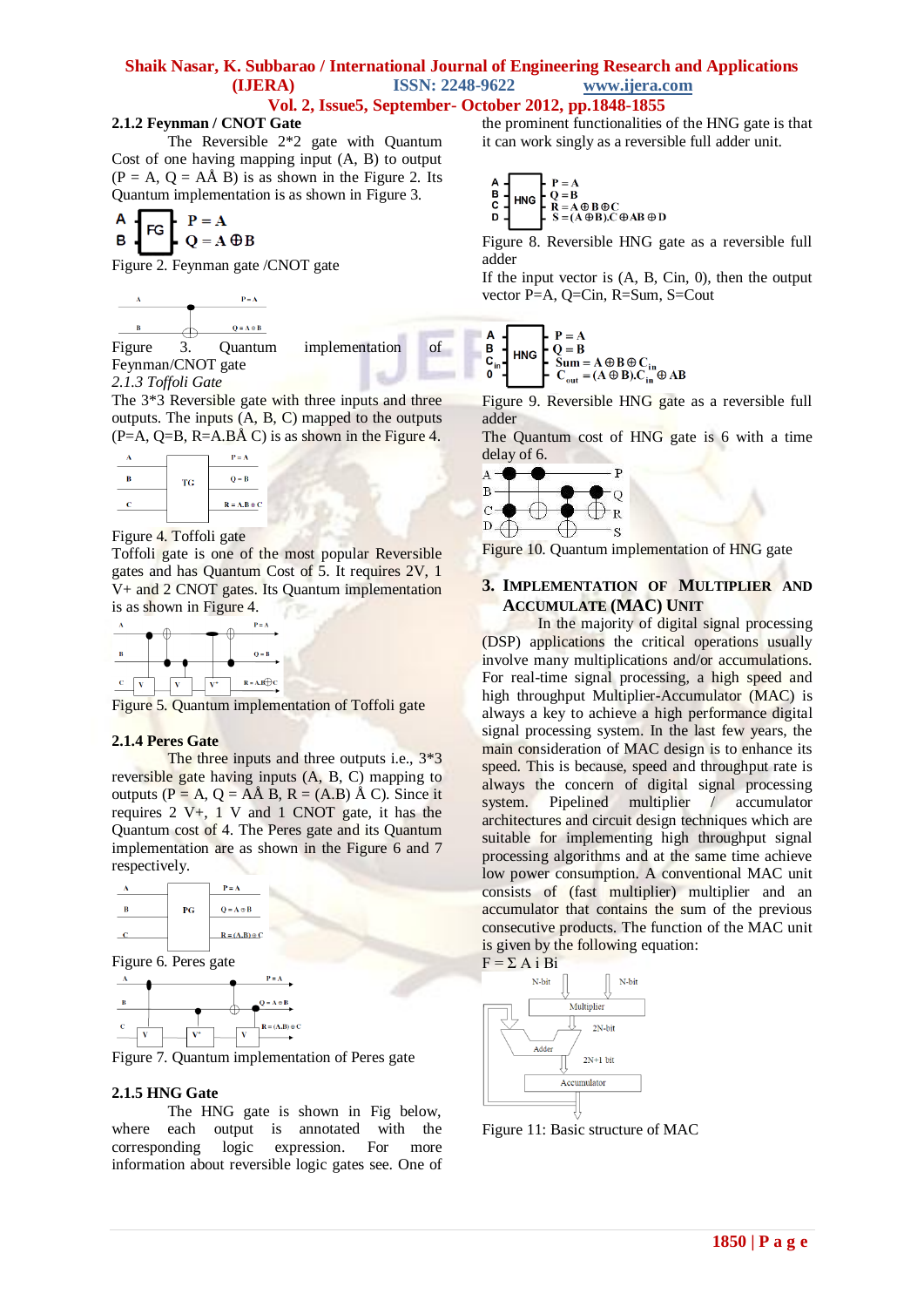### **Shaik Nasar, K. Subbarao / International Journal of Engineering Research and Applications (IJERA) ISSN: 2248-9622 www.ijera.com Vol. 2, Issue5, September- October 2012, pp.1848-1855**



Figure 12: MAC architecture

The main goal of a DSP processor design is to enhance the speed of the MAC unit, and at the same time limit the power consumption. In a pipelined MAC circuit, the delay of pipeline stage is the delay of a 1-bit full adder (Jou, Chen, Yang and Su, 1995) . Estimating this delay will assist in identifying the overall delay of the pipelined MAC. In this work, 1-bit full adder is designed. Area, power and delay are calculated for the full adder, based on which the pipelined MAC unit is designed for low power.

#### **3.1 Multiplier and Accumulator Unit**

MAC is composed of an adder, multiplier and an accumulator. Usually adders implemented are Carry- Select or Carry-Save adders, as speed is of utmost importance in DSP (Chandrakasan, Sheng, & Brodersen, 1992 and Weste & Harris, 3rd Ed). One implementation of the multiplier could be as a parallel array multiplier. The inputs for the MAC are to be fetched from memory location and fed to the multiplier block of the MAC, which will perform multiplication and give the result to adder which will accumulate the result and then will store the result into a memory location. This entire process is to be achieved in a single clock cycle (Weste & Harris, 3rd Ed). Figure 12 is the architecture of the MAC unit which had been designed in this work. The design consists of one 9 bit register, one 4-bit

The product of Ai X Bi is always fed back into the 9-bit Ripple Carry accumulator and then added again with the next product Ai x Bi. This MAC unit is capable of multiplying and adding with previous product consecutively up to as many as eight times. Operation: Output =  $\Sigma$  Ai Bi

In this paper, the design of 4x4 MAC unit is carried out that can perform accumulation on 8 bit number. This MAC unit has 9 bit output and its operation is to add repeatedly the multiplication results. The total design area is also being inspected by observing the total count of transistors. Power delay product is calculated by multiplying the power consumption result with the time delay.

#### **3.2 Multiplication Concepts**

There are two types of multipliers which are known as sequential and parallel multipliers. The first type iteratively computes the final product. It needs to use feedbacks and loops to compensate for the iterative portion. This design is too slow and not suitable for the reversible implementation. The second type (i.e., parallel multiplier), conventionally, consists of two main steps:

- Partial product generation
- Multi-operand addition

Partial products are independently computed in parallel–Consider two binary numbers A and B, of m and n bits, respectively.

There are mn summands that are produced in parallel by a set of mn AND gates –n x n multiplier requires  $n(n-2)$  full adders, n half-adders and n2 AND gates. The basic cell of the parallel array multiplier is shown in the figure . In this project a 4x4 parallel array multiplier is designed using reversible logic gates: Peres Gate in place of AND gate and PFAG gate in place of Full Adder.



Figure 13. Basic cell of a parallel array multiplier

## **3.3 Design of Reversible Multiplier**

The proposed reversible multiplier is designed in two phases.

Part I: Partial Product Generation (PPG)

Part II: Multi-Operand Addition (MOA)

The operation of a 4\*4 reversible multiplier is shown in Figure 15. It consists of 16 Partial product bits of the X and Y inputs to perform  $4 * 4$  multiplications. However, it can be extended to any other  $n * n$ reversible multiplier.

In this we design a multiplier using reversible gates. The reversible gates used in the design of multiplier are Peres gate and Peres full adder gate.

|            |      |      |                               | X3                            | X2                            | X)       | X <sub>0</sub> |
|------------|------|------|-------------------------------|-------------------------------|-------------------------------|----------|----------------|
|            |      |      | X                             | y3                            | y2                            | УX       | Уo             |
|            |      |      |                               | X3V0                          | X <sub>2</sub> V <sub>0</sub> | XI VO    | XOVO           |
|            |      |      | X3Y1                          | X <sub>2</sub> y <sub>1</sub> | $x_1y_1$                      | $x_0y_1$ |                |
|            |      | X3Y2 | X2Y2                          | X <sub>1</sub> Y <sub>2</sub> | X <sub>0</sub> Y <sub>2</sub> |          |                |
|            | X3Y3 | XyV3 | X <sub>1</sub> y <sub>3</sub> | XOY3                          |                               |          |                |
| $P_{\tau}$ | P6   | P٢   | P,                            | P٩                            | P,                            | P۱       | $_{\rm P_0}$   |

Figure 14. The operation of the 4×4 parallel multiplier

#### **3.3.1 Partial Product Generation:**

Partial products can be generated in parallel using 16 Peres gates as shown in Figure 16. This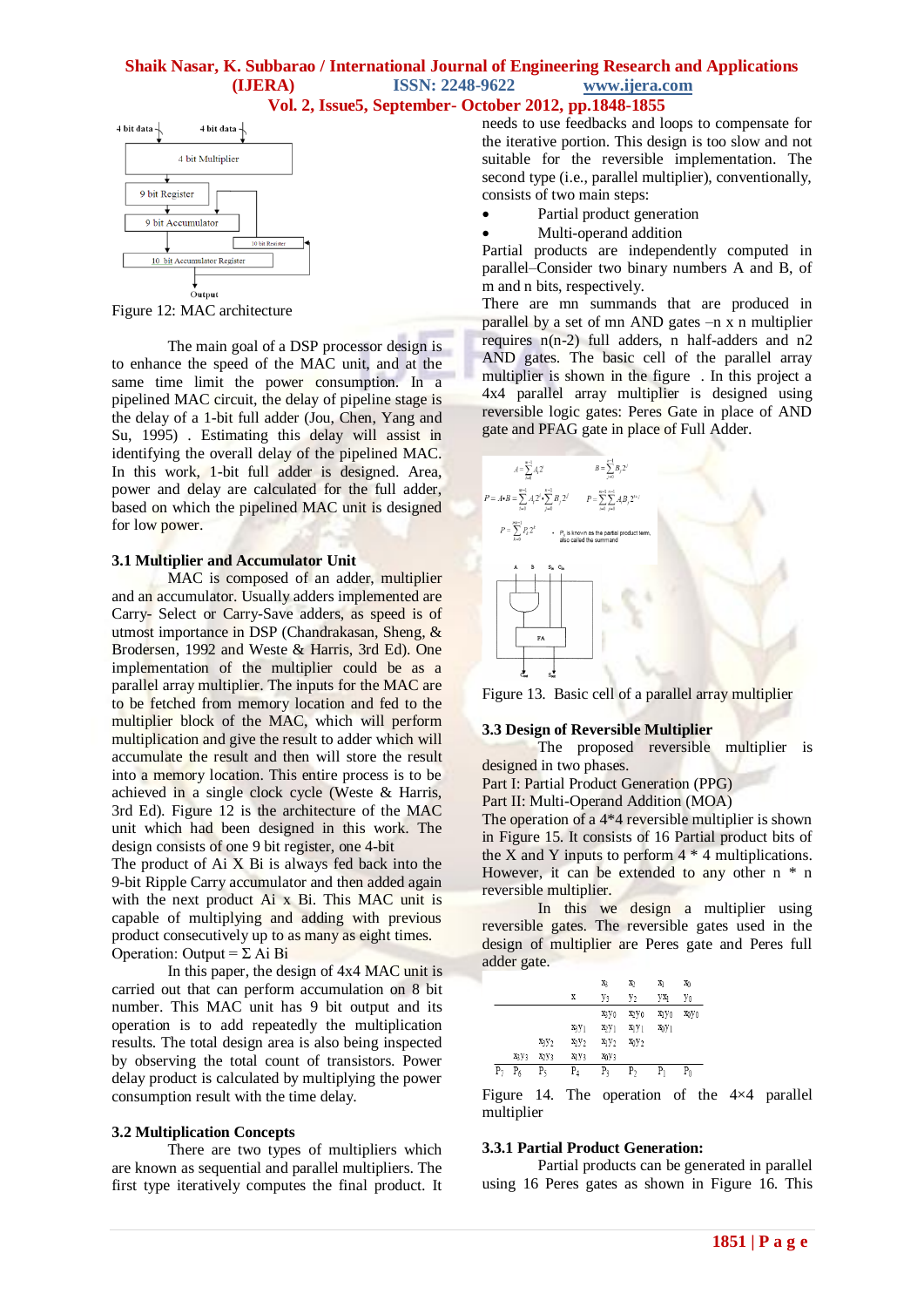uses 16 Peres gates and is a better circuit as it has less hardware complexity and quantum cost compared to other gates. An important point that should be considered is that in an n×n parallel multiplier (in reversible logic) for generating partial products in parallel, n copies of each bit of the operands are needed. Therefore, some fan-out gates are needed. The number of fan-out gates needed for the reversible 4×4 multiplier is 24

#### **3.3.2 Reversible multiplier and accumulator circuit**

The operation of the 4x4 multiplier is depicted in Figure 2.4. It consists of 16 partial product bits of the form xi.yi.

The reversible  $4x4$  multiplier circuit has two parts. First, the partial products are generated in parallel using Peres gates shown in Figure 2.3. Then, the addition is performed. The



Figure 15. Partial Product generation circuit using Peres gates

basic cell for such a multiplier is a Full Adder (FA) accepting three bits and one constant input. We use PFAG gate as reversible full adder. The proposed reversible multiplier circuit uses eight reversible PFAG full adders. In addition, it needs four reversible half adders. It is possible to use PFAG gate as half adder as mentioned earlier in this study, but we use Peres gate as reversible half adder because it has less hardware complexity and quantum cost compared to the PFAG gate (quantum cost of Peres gate is 4 whereas for PFAG it is 8).

#### **3.4 Accumulator unit**

The circuit of figure 15 using the peres gates is a bit-wise multiplier which generates the partial products PP0 to PP15 for a 4x4 multiplication and these partial products will be supplied to the multiplier circuit shown in figure 16. The multiplier's construction concept is shown in figure 17 which developed based on multiplication shown in figure 14. The circuit of figure 16 ( using FA, HA) uses 4 Half adders and 8 Full adders. The circuit of the multiplier is in fact an adder producing the 8-bit product output P0 to P7.



Figure 16. The concept of product generation

The accumulator and buffer both are as shown in figure 18. This circuit is constructed using the HNG, PG and FG gates. HNG gate is used as full adder to serve as the accumulator and the FG gates are used to serve as the buffer circuits. Each HNG gate produces 2 garbage outputs since we have not used the two outputs  $P \& Q$  as shown in figure 19. The final output



Figure 17. Product generation circuit using HNG & Peres gates



Figure 18. Proposed 4x4 reversible multiply and accumulate circuit using HNG gates and Feynman gates.

contains 9 bits including the carry generated during accumulation. The role of the FG gate is to serve as the buffer which can be cleared referring the figure 20 first input(A) of FG gate is SUM output og the HNG gate which will be brought out unchanged since the other input of the gate is made '0'. The other output, which is A is fed back to the HNG gate to serve as the prevous output. The FG gate is used here since there is no fanout in reversible logic. Furthur, it does not produce any garbage outputs.

| $\begin{array}{c} A \\ B \\ C_{\text{in}} \\ 0 \end{array}$<br>HNG | $\begin{array}{ll} \textsf{P} = \textsf{A} \\ \textsf{Q} = \textsf{B} \\ \textsf{Sum} = \textsf{A} \oplus \textsf{B} \oplus \textsf{C}_{\textsf{in}} \\ \textsf{P} \quad \textsf{C}_{\textsf{out}} = (\textsf{A} \oplus \textsf{B}).\textsf{C}_{\textsf{in}} \oplus \textsf{A} \textsf{B} \end{array}$ |
|--------------------------------------------------------------------|--------------------------------------------------------------------------------------------------------------------------------------------------------------------------------------------------------------------------------------------------------------------------------------------------------|
|                                                                    | Figure: 19. HNG gate                                                                                                                                                                                                                                                                                   |
| FG                                                                 | $P = A$                                                                                                                                                                                                                                                                                                |
| A<br>B                                                             | $= \mathbf{A} \oplus \mathbf{B}$                                                                                                                                                                                                                                                                       |

Figure 20. Feynman gate /CNOT gate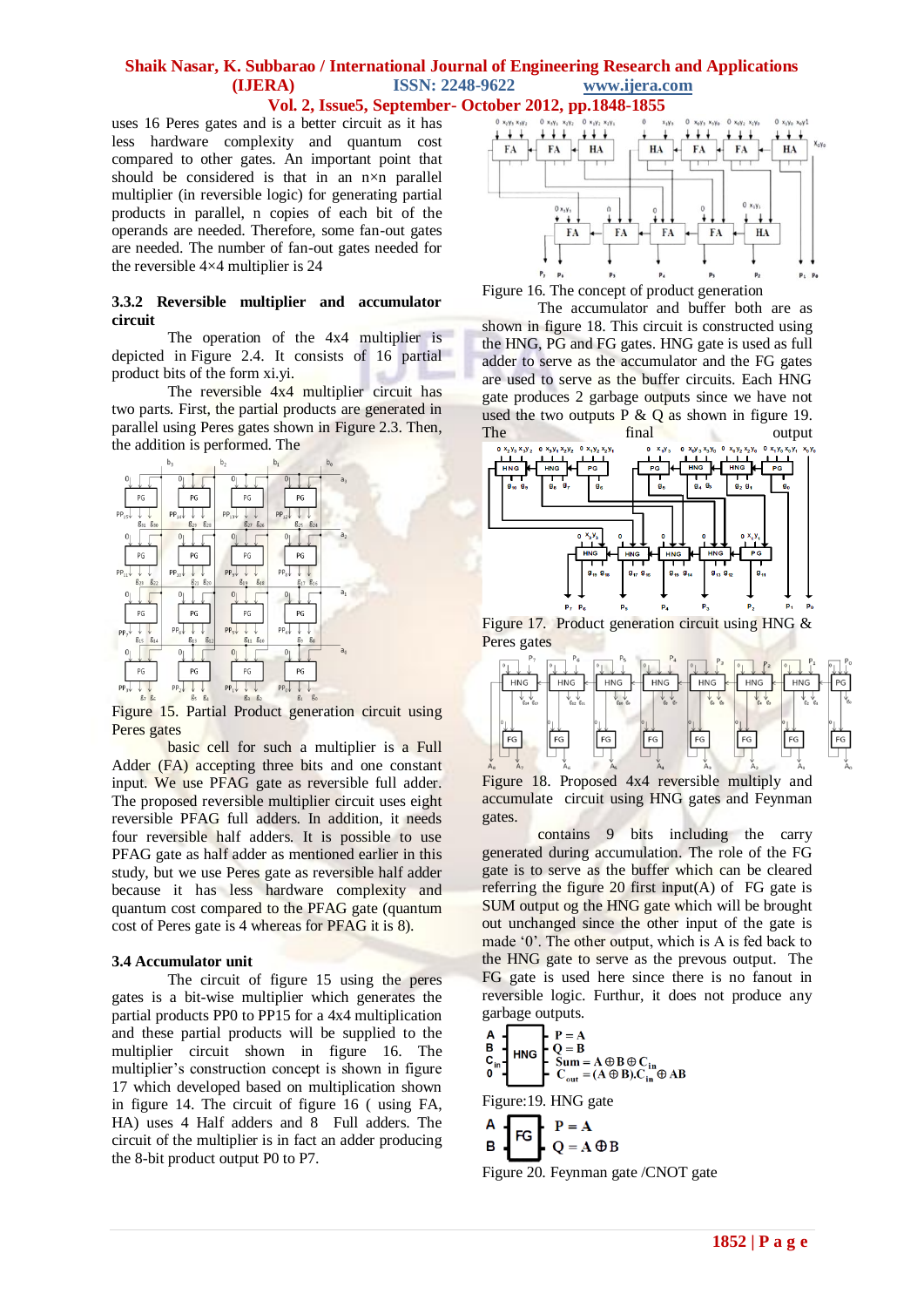## **Vol. 2, Issue5, September- October 2012, pp.1848-1855**

#### **4. RESULTS AND DISCUSSION**

#### **4.1 Evaluation of the proposed reversible multiplier circuit:**

The proposed reversible multiplier circuit is more efficient than the existing circuits presented in [17-19]. Evaluation of the proposed circuit can be comprehended easily with the help of the comparative results in Table 4.1.

Table 1: Comparative results of various reversible multipliers

| Multipli<br>er<br>Design | No<br>of<br>Logi<br>c<br>Gate<br>S | No of<br>Garba<br>ge<br>output<br>S | N <sub>0</sub><br>of<br>Consta<br>nt<br>Inputs | <b>Total Logical</b><br>Calculations |
|--------------------------|------------------------------------|-------------------------------------|------------------------------------------------|--------------------------------------|
| This<br>Work             | 28                                 | 52                                  | 28                                             | $80a + 36B$                          |
| $[19]$                   | 28                                 | 56                                  | 32                                             | $92a+52B+36d$                        |
| $[18]$                   | 29                                 | 58                                  | 34                                             | $110a+103B+7$<br>1 <sub>d</sub>      |
| [17]                     | 40                                 | 56                                  | 31                                             | $80a+100B+68$<br>d                   |

The only difference between partial products generation block in our design with the existing designs in [17, 18] is the use of Peres gates instead of Fredkin gates. This structure is proposed in [19]. We use it because the Peres gates have less logical calculation and less quantum cost than the Fredkin gates.

Garbage output refers to the output of the reversible gate that is not used as a primary output or as input to other gates. One of the other major constraints in designing a reversible logic circuit is to lessen number of garbage outputs. Our proposed reversible multiplier circuit produces 52 garbage output, but the design in [17] produces 56 garbage outputs, the design in [18] produces 58 garbage outputs and the design in [19] produces 56 garbage outputs. So, we can state that our design approach is better than all the existing counterparts in term of number of garbage outputs.

Table 2: Comparision of this work with the earlier ones



 $\begin{array}{ccc} \sum_{0}^{\infty} & \overline{0} & \overline{0} & \overline{0} \\ \text{per of constant inputs} & \text{at } \overline{1} & \text{at } \overline{1} \\ \text{at } \overline{1} & \text{at } \overline{1} & \text{at } \overline{1} \\ \text{out that is added to an } \end{array}$ Number of constant inputs is one of the other main factors in designing a reversible logic circuit. The input that is added to an nxk function to

make it reversible is called constant input. Our proposed reversible multiplier circuit requires 28 constant inputs, but the design in [17] requires 31 constant inputs, the design in [18] requires 34 constant inputs and the design in [19] requires 32 constant inputs. So, we can state that our design approach is better than all the existing designs in terms of number of constant inputs.

Comparing our proposed reversible multiplier circuit with the existing circuits in [17-19], it is found that the proposed design approach requires 28 reversible logic gates but the existing design in [17] requires 40 reversible gates and the existing design in [18] requires 29 reversible gates. So, the proposed circuit is better than [17, 18] in term of number of reversible logic gates, which is one of the other main factors in reversible circuit design. It is to be noted that the existing design in [19] also requires 28 reversible gates.

From the above discussion we can conclude that the reversible MAC unit we designed is best suited for the future technology.

#### **5. SIMULATION RESULTS**

5.1 Simulation Results for Reversible gates

The waveform shown below is the simulation results for PG GATE. Here the PG GATE having 3 inputs named as A, B & C and the ouputs are named as P,  $Q \& R$ . The simulation results for PG GATE are observed by taking all combinations of the inputs. The ouputs verified with reference to the PG GATE definition.



Figure 21: Simulation results of HNG Gate

| <b>Name</b>       | <b>Value</b> | 999,860 ps | 999,880 ps | 999,900 ps | 1999 |
|-------------------|--------------|------------|------------|------------|------|
| Т.<br>$\mathbf x$ |              |            |            |            |      |
|                   |              |            |            |            |      |
|                   |              |            |            |            |      |
| p                 |              |            |            |            |      |
| q<br>m.           | ٥            |            |            |            |      |
|                   | Ω            |            |            |            |      |
|                   |              |            |            |            |      |

Figure 22: Simulation results of PG Gate

| <b>Name</b> |          | Valu    999,700 ps | 999,750 ps | 999,800 ps | 1999,850 ps |
|-------------|----------|--------------------|------------|------------|-------------|
|             |          |                    |            |            |             |
| 噛り          |          |                    |            |            |             |
|             |          |                    |            |            |             |
|             | $\Omega$ |                    |            |            |             |

Figure 23: Simulation results of Feynmen Gate

# **5.2. Simulation Results of Reversible MAC blocks**<br>The Reversible Multiplier is constructed by

( structural model by using two gates such as PG The Reversible Multiplier is constructed by GATE and HNG GATE as components.

I also the Vaveform shown below is the simulation results of final Reversible Multiplier. The waveform shown below is the Here the Multiplier has two four bit inputs x and y. So, the result is eight bit denoted by p. The output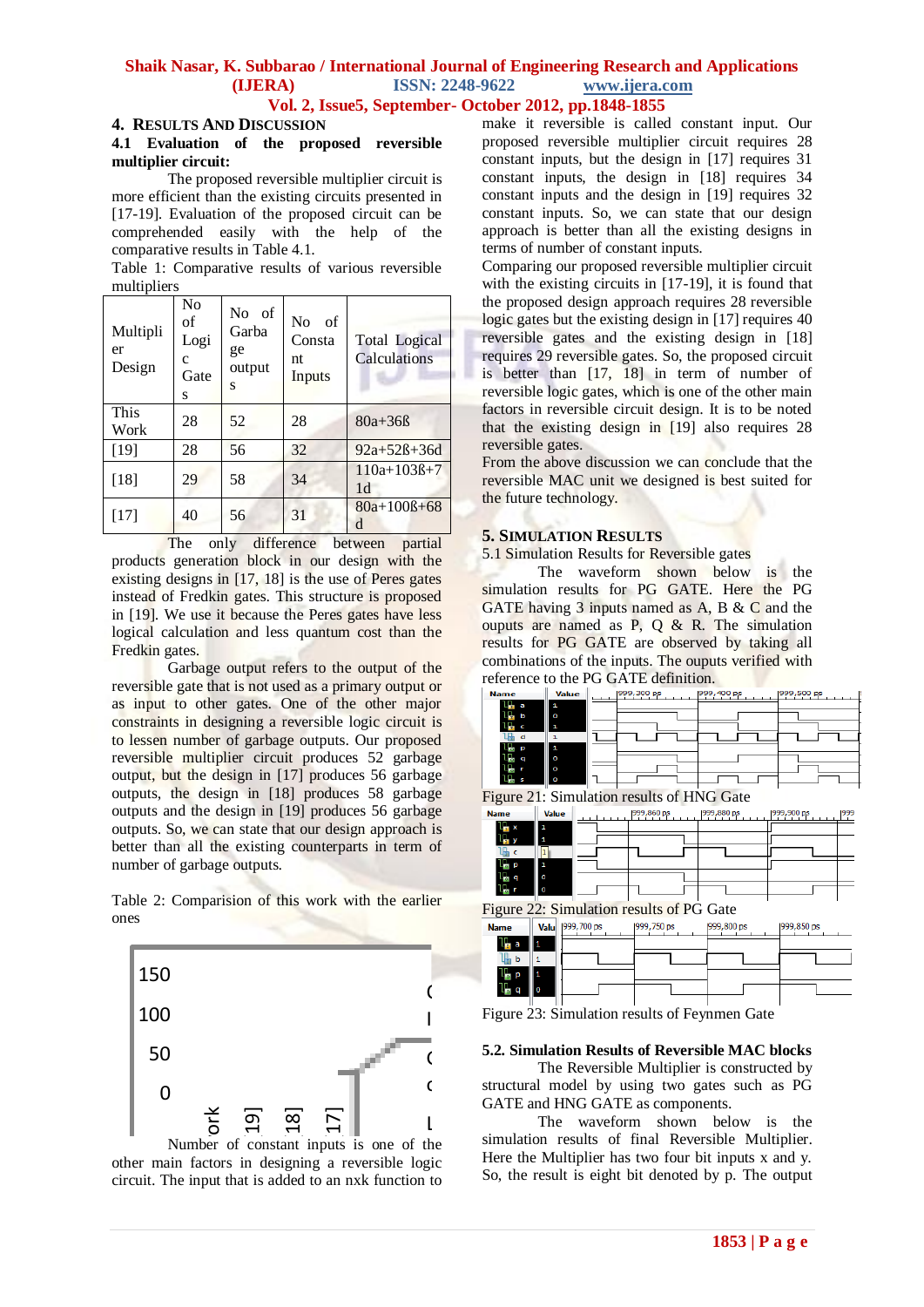**Vol. 2, Issue5, September- October 2012, pp.1848-1855**

can be verified by taking some possible inputs and observing the outputs.

| Name                  | Value                            | 10 us | 11 us | 12 us |
|-----------------------|----------------------------------|-------|-------|-------|
| $\frac{d}{dt}$ x[3:0] | 0111                             |       |       |       |
| y[3:0]                | 0110                             |       |       |       |
| pp[15:0]              | 0000011001100110                 |       |       |       |
| 031:01                | 00101000110101111101011111010111 |       |       |       |

Figure 24:Simulation Results For Partial Product Term Generator Of Multiplier

| Name                   | Value                | 10 us | 1u <sub>s</sub> | 12 us |  |
|------------------------|----------------------|-------|-----------------|-------|--|
| pp[15:0]               |                      |       |                 |       |  |
| 07:01                  | 10101111             |       |                 |       |  |
| $-1$ <sup>[19:0]</sup> | 10011010010100000001 |       |                 |       |  |
|                        | 01001001000101000    |       |                 |       |  |

Figure 25: Simulation Results of Proposed Product Generator.

| Name                                                                                                                                                                                                                                                                                                                                                                     | Value                        | $ 0 \t{u}s$<br>$\left  \begin{smallmatrix} 2 & \text{us} \\ 1 & 1 & \text{in} \end{smallmatrix} \right $<br>$ 1$ us |
|--------------------------------------------------------------------------------------------------------------------------------------------------------------------------------------------------------------------------------------------------------------------------------------------------------------------------------------------------------------------------|------------------------------|---------------------------------------------------------------------------------------------------------------------|
| x[3:0]                                                                                                                                                                                                                                                                                                                                                                   | 0011                         |                                                                                                                     |
| y 3:0 <br>$\bigtriangledown$                                                                                                                                                                                                                                                                                                                                             | 1110                         |                                                                                                                     |
| p[7:0]<br>k[15:0]                                                                                                                                                                                                                                                                                                                                                        | 00101010<br>0000000011101110 |                                                                                                                     |
|                                                                                                                                                                                                                                                                                                                                                                          |                              | Figure 26: Simulation Results of Proposed                                                                           |
|                                                                                                                                                                                                                                                                                                                                                                          |                              | Reversible Multiplier.                                                                                              |
| <b>Name</b>                                                                                                                                                                                                                                                                                                                                                              | <b>Value</b>                 | $\frac{p_{us}}{p_{u} + p_{u} + p_{u} + p_{u}}$<br>$\frac{1}{2}$ us<br>$2$ us<br>$\cdots$<br>$3 \text{us}$           |
| a[3:0]                                                                                                                                                                                                                                                                                                                                                                   | 0010                         |                                                                                                                     |
| $L_{\rm H}$ [3]                                                                                                                                                                                                                                                                                                                                                          | o                            |                                                                                                                     |
| [2]<br>÷                                                                                                                                                                                                                                                                                                                                                                 | ٥                            |                                                                                                                     |
| $[1] % \centering \includegraphics[width=0.3\textwidth]{images/TrDiM-Architecture.png} % \caption{The first two different values of $d \sim \tfrac{1}{2}$. The first two different values of $d$ and $d$ are the same as in Figure~\ref{fig:10}. The second two different values of $d$ and $d$ are the same as in Figure~\ref{fig:10}.} \label{fig:TrDiM-Architecture}$ |                              |                                                                                                                     |
| 10                                                                                                                                                                                                                                                                                                                                                                       | ο                            |                                                                                                                     |
| b[3:0]<br>'n                                                                                                                                                                                                                                                                                                                                                             | 0100                         |                                                                                                                     |
| [3]                                                                                                                                                                                                                                                                                                                                                                      | ٥                            |                                                                                                                     |
| $[2]$                                                                                                                                                                                                                                                                                                                                                                    |                              |                                                                                                                     |
| [1]                                                                                                                                                                                                                                                                                                                                                                      | Ω                            |                                                                                                                     |
| $\left[0\right]$                                                                                                                                                                                                                                                                                                                                                         | ٥                            |                                                                                                                     |
| acc_out[8:0]                                                                                                                                                                                                                                                                                                                                                             | 000011111                    |                                                                                                                     |

Figure 27: Simulation Results of Proposed Reversible Multiplier.

The Multiplier is designed by using two reversible logic gates: PG Gate and HNG gate. These two gates are described by using Dataflow model. The multiplier is described by Structural model.

#### **6. CONCLUSION AND FUTURE WORK**

MAC unit is a basic arithmetic cell in computer processing units. Furthermore, reversible implementation of this unit is necessary for quantum computers. Targeting this purpose, various designs can be found in the literature.

We designed a novel 4x4 bit reversible multiplier circuit using Peres gates and HNG gates. Table 4.1 demonstrates that the proposed reversible multiplier circuit is better than the existing designs in terms of hardware complexity, number of gates, garbage outputs and constant inputs. Furthermore, the restrictions of reversible circuits were highly avoided. The proposed reversible 4x4 multiplier

circuit can be generalized for N x N bit multiplication.

The prospect for further research includes the reversible implementation of more complex arithmetic circuits with less garbage outputs and low quantum cost.

## **REFERENCES**

- [1]. Landauer, R., 1961. Irreversibility and heat generation in the computing process, IBM J. Research and Development, 5 (3): 183- 191.
- [2]. Bennett, C.H., 1973. Logical reversibility of computation, IBM J. Research and Development, 17: 525-532.
- [3]. Kerntopf, P., M.A. Perkowski and M.H.A. Khan, 2004. On universality of general reversible multiple valued logic gates, IEEE Proceeding of the 34th international symposium on multiple valued logic (ISMVL'04), pp: 68-73.
- [4]. Perkowski, M., A. Al-Rabadi, P. Kerntopf, A.Buller, M. Chrzanowska-Jeske, A. Mishchenko, M.Azad Khan, A. Coppola, S. Yanushkevich, V.Shmerko and L. Jozwiak, 2001. A general decomposition for reversible logic, Proc.RM'2001, Starkville, pp: 119-138.
- [5]. Perkowski, M. and P. Kerntopf, 2001. Reversible Logic. Invited tutorial, Proc. EURO-MICRO, Sept 2001, Warsaw, Poland.
- [6]. Thapliyal Himanshu, and M.B. Srinivas, 2005. Novel reversible TSG gate and its application for designing reversible carry look ahead adder and other adder architectures, Proceedings of the 10th Asia-Pacific Computer Systems Architecture Conference (ACSAC 05). Lecture Notes of Computer Science, Springer-Verlag, 3740: 775-786.
- [7]. Saiful Islam, M.D. and M.D. Rafiqul Islam, 2005.Minimization of reversible adder circuits. Asian J.Inform. Tech., 4 (12): 1146-1151.
- [8]. Feynman, R., 1985. Quantum mechanical computers, Optics News, 11: 11-20.
- [9]. Toffoli T., 1980. Reversible computing, Tech Memo MIT/LCS/TM-151. MIT Lab for Computer Science.
- [10]. Fredkin, E. and T. Toffoli, 1982. Conservative logic. Int'l J. Theoretical Physics, 21: 219-253.
- [11]. Peres, A., 1985. Reversible logic and quantum computers, Physical Review: A, 32 (6): 3266-3276.
- [12]. Azad Khan, Md.M.H., 2002. Design of full adder with reversible gate. International Conference on Computer and Information